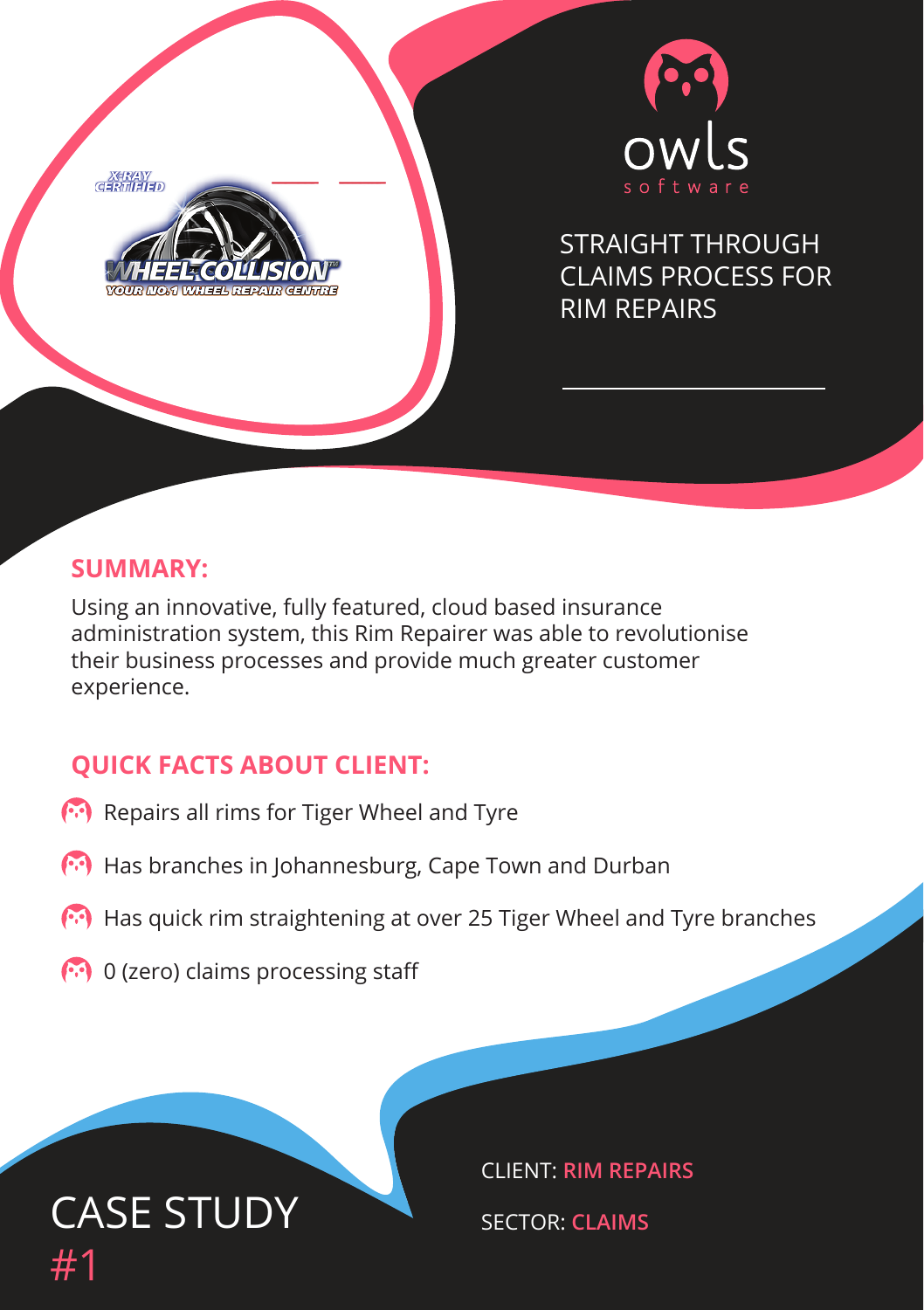

# THE BRIEF

### **WHAT THE CLIENT WANTED:**

Wheel Collision wanted an automated and straight through claims process for Rim Repairs. This should automatically track whether:

- The policy holder has paid its premium
- $\left(\cdot\right)$  The number of Rim repairs left for the year
- The policy holder is indeed the claimant
- $\left(\cdot\right)$  The policy holder has an active policy for the vehicle in question.

They also wanted to be able to do this without anyone having insurance knowledge or employed by the provider.

#### **WHY OWLS?:**

- 69 I Proven track record for completing projects on time and in budget and within specification
- Strong technical skill from developers m.
- OWLS was already implemented at various other Rim Repair insurersM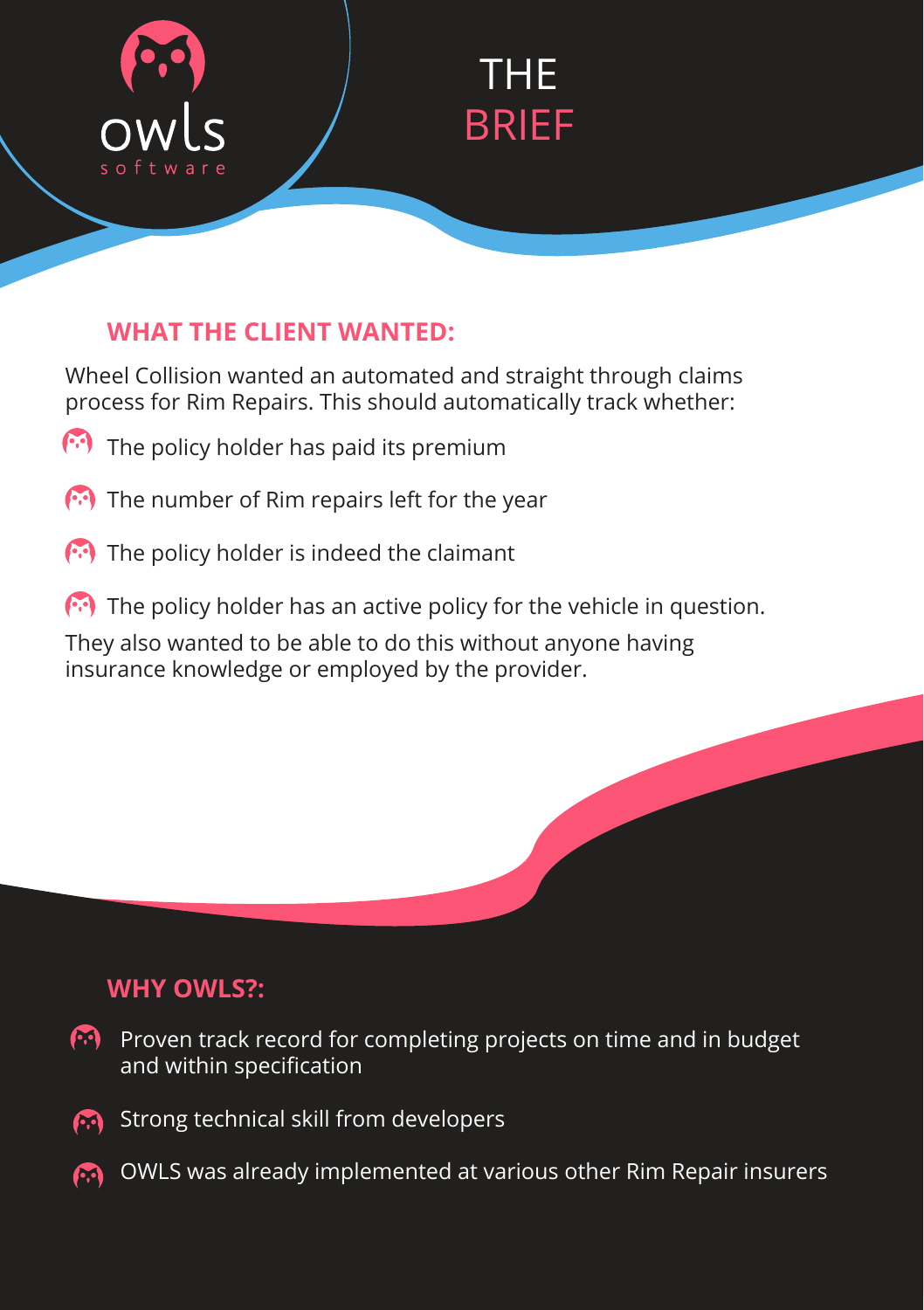# CHALLENGE CHALLENGE THE THE CHALLENGE CHALLENGE



#### **WHAT WE NEEDED TO DO:**

The biggest challenge was to think outside the box and develop a claims process that could have the necessary checks and balances to reduce risk and reduce approving rim repairs incorrectly.

#### **THE OWLS SOLUTION:**



OWLS was implemented to handle the policy onboarding as well as the new claims process.



When a policy holder arrived at Tiger Wheel and Tyre to claim, the Tiger Wheel and Tyre employee would capture a VIN number only. This would trigger automated rules and validations to ensure the policy was active for that client and that they still had rim repairs left for the year.

An One Time Pin (OTP) was immediately sent to the clients mobile phone number associated with their policy, reducing fraudulent claims and policies. The Tiger employee would capture this OTP and the claim is now validated and approved. A confirmation is automatically printed and attached to the rim. This will only be repaired with a valid authorisation.



Once the rim is repaired the authorisation number is captured on to OWLS by the repairer. This automatically triggers a claim payment transaction.